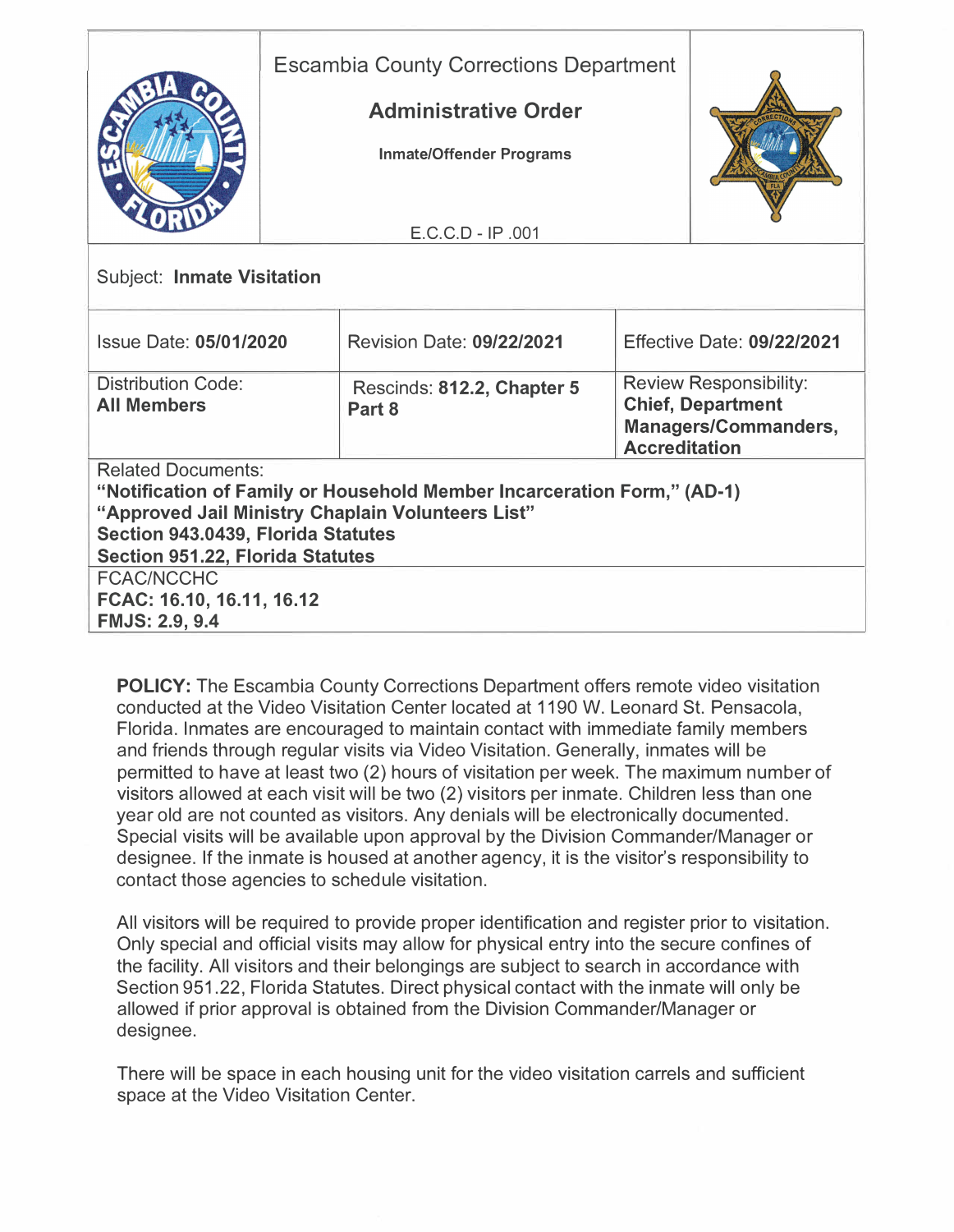**Information that may be used for visitation will be obtained during the admission process. The visitation procedure will be explained to the inmate during the orientation process as well as be available in the inmate handbook.** 

**Inmates with autism or an autism spectrum will be interviewed in accordance with ECCD Administrative Order IS.003, "Interviews of Individuals with Autism or an Autism Spectrum Disorder."** 

## **PROCEDURE:**

#### **IP 1.1 Visitation Authority**

- **1. The Chief of Corrections or designee will ensure that standardized visitation procedures are established for all facilities. These procedures will include, but are not limited to:** 
	- **a. Regular visiting days and hours.**
	- **b. Persons or groups that may visit, and in what numbers.**
	- **c. Specific standards of conduct that will prevail during such visits.**
	- **d. Times and procedures for special housing visits (high-risk, special management, etc.).**
- **2. The Division Commander/Manager or designee will:** 
	- **a. Restrict, prohibit, or terminate a visit if there is a danger to the safety, security, and orderly operation of the facility. In the event, the rules and regulations of the facility were violated by an inmate, he/she may be subject to disciplinary action.**
	- **b. Ensure the visitation rules and regulations are posted in all inmate housing and visiting areas and at the entrance of the Video Visitation Center. The inmate rules will be made available to all inmates in the Inmate Handbook. [FCAC 16.1 O]**
	- **c. Ensure procedures are in place for handling violations of the rules. [FCAC 16.10]**
	- **d. Establish procedures/post orders for proper supervision of visits, to include searching the visitation area prior to and at the completion of a visit.**
	- **e. Ensure that all visitation records are maintained in accordance with Florida Retention Schedules.**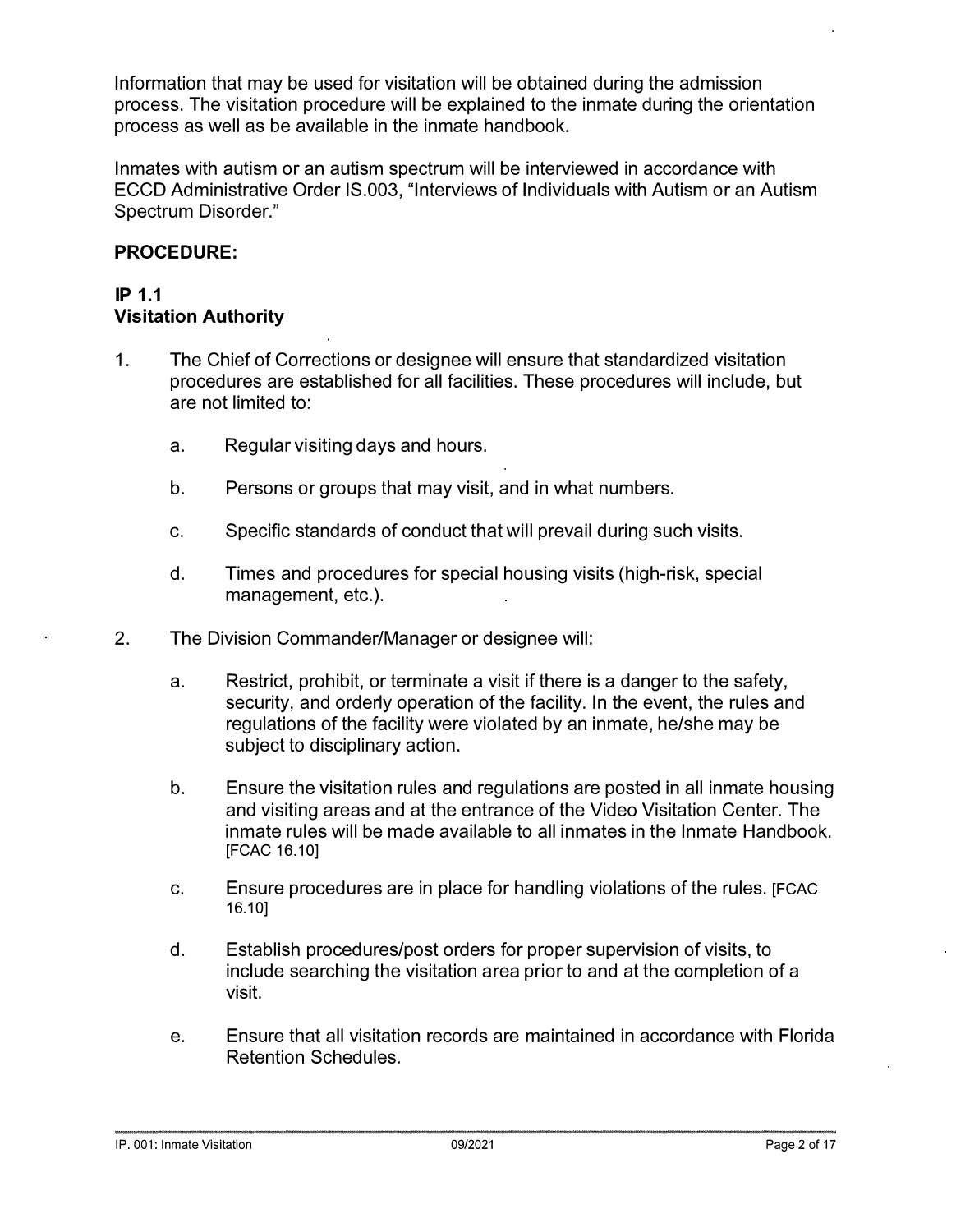## **IP 1.2 Registration and Visitor Check-in**

- **1. Video Visitation personnel assigned to the Video Visitation Center will be responsible for maintaining the orderliness of all visitors entering the video visitation center and providing information to the public.**
- **2. Visiting hours and rules and regulations governing conduct at visitation are prominently posted in the video visitation lobby and available in each housing unit kiosk. [FCAC 16.1 O]**
- **3. Inmates in general population are allowed visitation privileges at least two hours per week. [FMJS 9.4] [FCAC 16.11]. This requirement will be accomplished by providing the opportunity of at least three, 40-minute visitations per week.**
- **3. All visitations for inmates from friends, family, and pastoral, can be scheduled from the Escambia County Corrections website or by kiosk located in the lobby of the Video Visitation Center.**
- **4. Visits may be scheduled up to seven days in advance and no less than 24 hours prior to the date of the desired visit. Visits must be scheduled 24 hours in advance. Visits cancelled less than 24 hours prior to the scheduled date will be counted as a visit.**
- **5. Visitors who arrive for their scheduled visitation will promptly check in.**
- **6. Scheduled visits are subject to be cancelled by the following, to include, but not be limited to:** 
	- **a. Court appearance.**
	- **b. Medical appointment.**
	- **c. Administrative or disciplinary action.**
	- **d. Attorney or law enforcement.**
	- **e. Facility lockdowns.**
	- **f. Inmate programs, classes, or work detail.**
	- **g. Maintenance procedures.**
- **7. Visits that are cancelled are not automatically rescheduled. Visitors who show up for a cancelled visit may be rescheduled for later the same day on a case by case basis if there are open stations available.**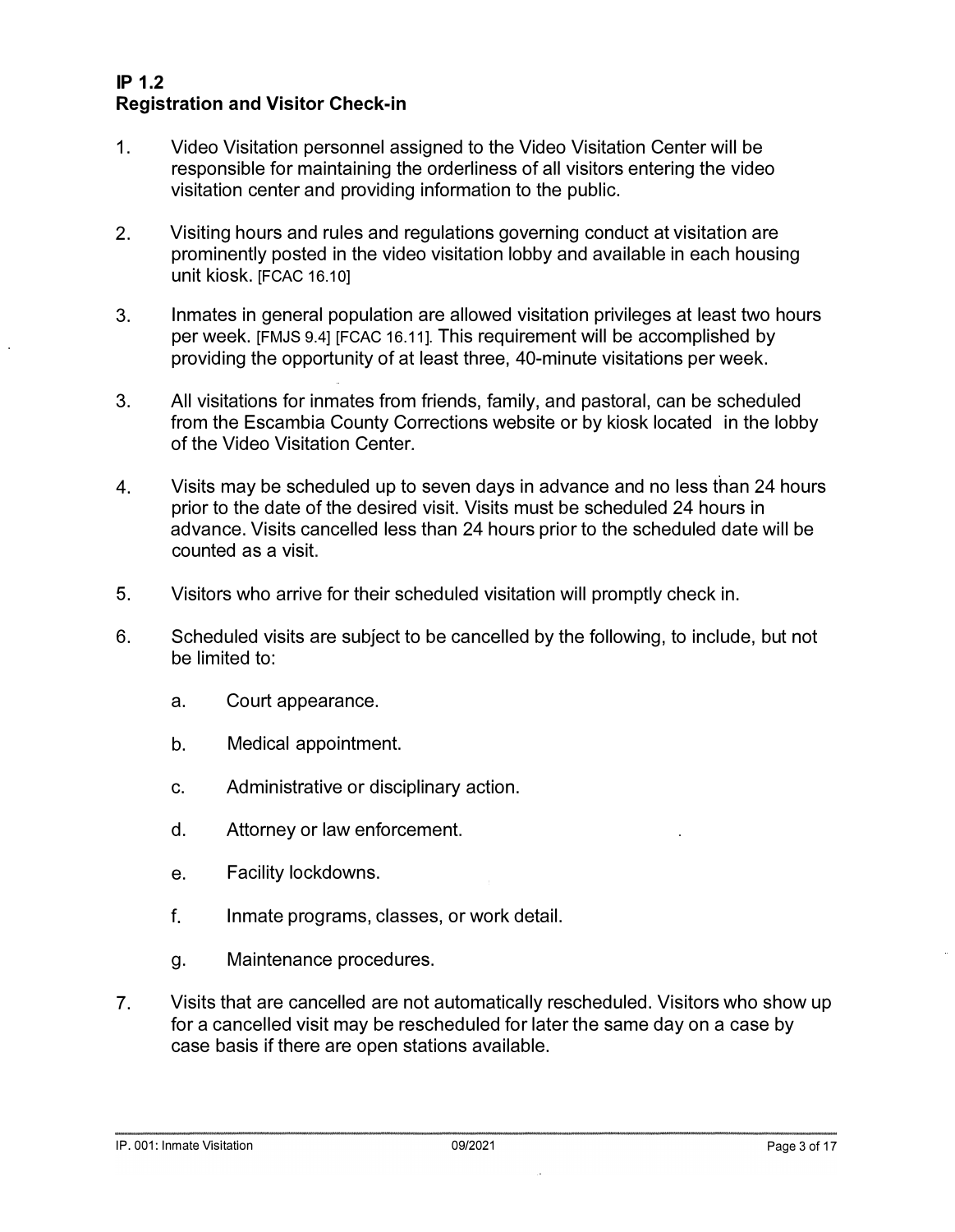- **8. Visitation staff will ensure that each visitor has a legible and valid driver's license, state ID card, Military ID, U.S. Immigration identification, or passport. To ensure the validity of the form of identification provided, the picture on the card will be compared to the visitor. During this time, each visitor will be properly identified.**
- **9. Visitors will be registered in the visitation software. This is accomplished at video visitation or on the myescambia.com website. Additional download instructions for devices using the offsite visitation is available on the myescambia.com website. The information recorded will at a minimum be the visitor's name, address, relationship to inmate, and the date and time in and out in accordance with ECCD Administrative Order 10.006, "Permanent Logs." [FMJS 2.9(a)] [FCAC 16.12]**
- **10. After verifying the names on the visitation schedule, staff will:** 
	- **a. Ensure visitors do not enter the secure area with any unauthorized items.**
	- **b. Ensure visitors are directed to the appropriate carrel area.**
- **11. Special visits may only be approved through the Division Commander/Manager or designee. Special visits are a one-time-only visit since the visitor can register for any future visits using the kiosk located in the video visitation center or by using the website.**

## **IP 1.3 Rules for Housing Unit Officers**

- **1. Each morning the housing unit officer will print off the visitation schedule for the unit. A copy of the schedule for each pod/housing unit will be posted for the inmates as soon as it becomes available.**
- **2. The housing unit officer will announce that the visitation schedule is posted, and a notation will be documented in the log.**
- **3. If an inmate is not present at the scheduled visitation time, a member at the Video Visitation Center will call the officer on the floor to inquire about the inmate's absence.**

## **IP 1.4 Visitation Restrictions**

- **1. Employees:** 
	- **a. An employee wishing to visit an inmate who is a family/household member must immediately notify via "Notification of Family or Household Member Incarceration Form," (AD-1) to his/her Shift OIC or equivalent supervisor, who will notify the Division Commander/Manager via the chain of command.**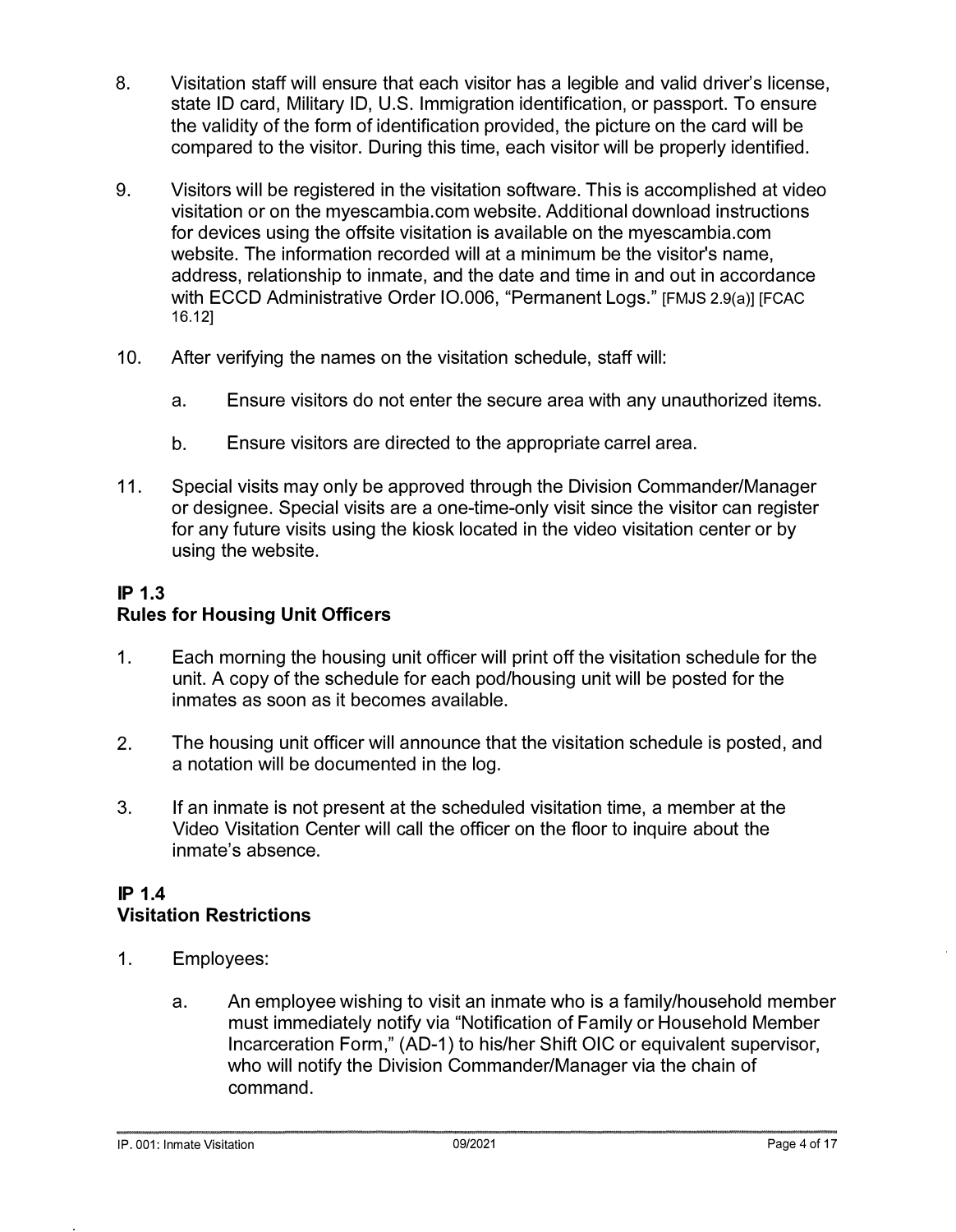- **b. The Division Commander/Manager or designee must approve any visit, using "Notification of Family or Household Member Incarceration Form," (AD-1 ).**
- **c. All other requests will be considered on a case by case basis by the Division Commander/Manager.**
- **d. All visits will be done via Video Visitation and must be done off-duty.**
- **2. Volunteers:** 
	- **a. Current volunteers will not be granted visitation privileges at the facility where they volunteer without the approval of the Division Commander/Manager or designee.**
	- **b. All visits will be conducted via Video Visitation.**
- **3. Domestic Violence or Injunction:** 
	- **a. Any visitor(s) known to be directly involved in a Domestic Violence or Injunction case with an inmate they desire to visit may be allowed to have visitation with that inmate in accordance with the judicial order.**
- **4. The number of visitors an inmate may receive, and the length of visits will be limited by the facility's schedule, space, personnel constraints, or when there are substantial reasons to justify such limitations.** 
	- **a. Inmates are allowed three, 40-minute visits per week at a minimum. The maximum number of visitors allowed at each visit will be two (2) visitors per inmate. Children less than one year old are not counted as visitors.**
	- **b. If visitation is terminated prior to the 40-minute time limit, the remainder of the time for that visit is forfeited.**
- **5. Visiting hours will be subject to change without notice and may vary among facilities.**
- **6. The Division Commander or designee may restrict or prohibit visits to inmates who are in the hospital, close custody/administrative/disciplinary confinement, any other special status, or when necessary for the security or orderly operation of the facility.**
- **7. Inmates that are hospitalized may only receive visitors if authorized by the Division Commander or designee.**
- **8. The Division Commander/Manager or designee may only restrict or prohibit visits by a private attorney of record when it is clear the visit will create a threat to the**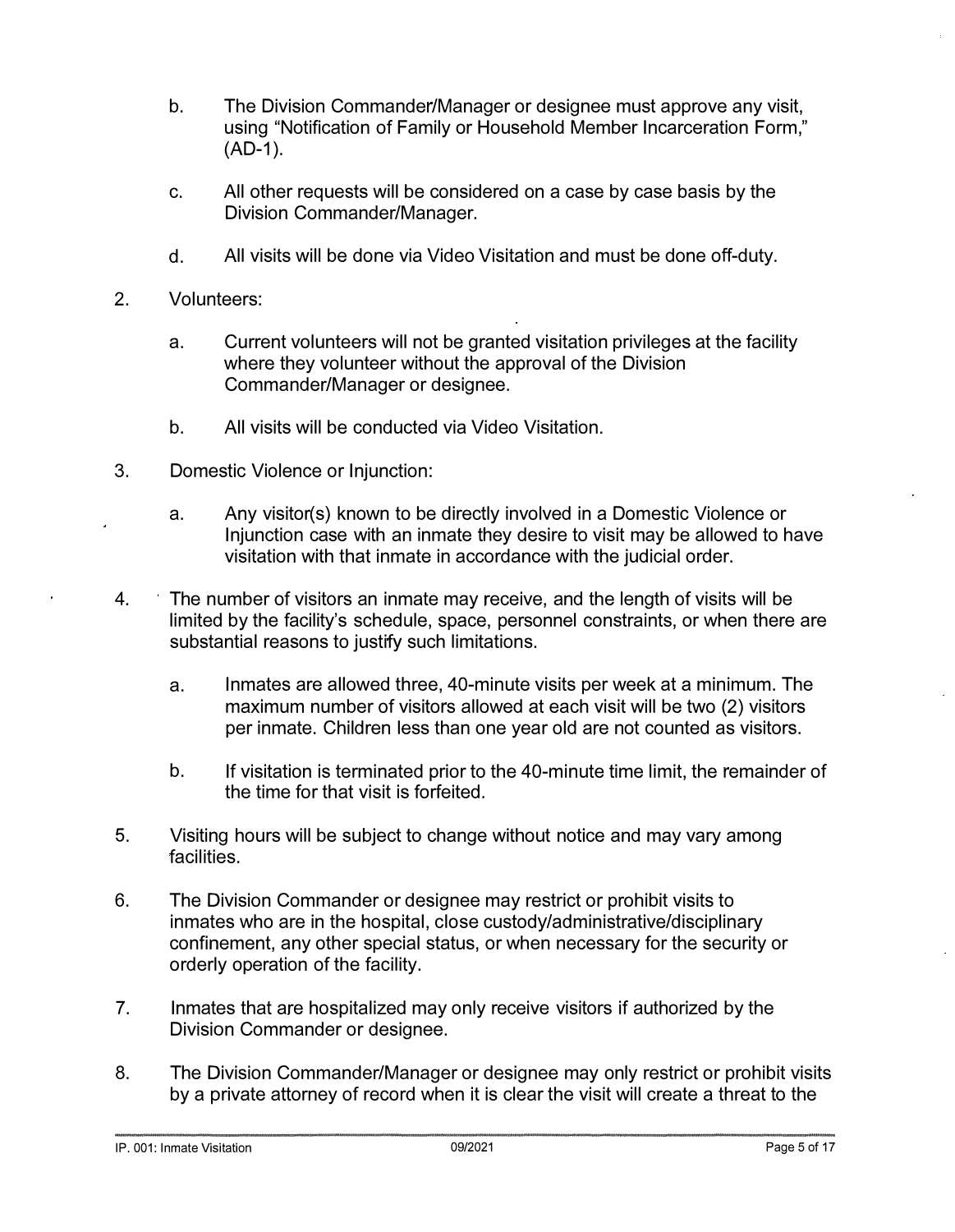security or orderly operation of the facility. When a visit by a private attorney of record is restricted or prohibited an "Incident Report Packet" will be completed detailing the reason(s) for the restrictions or prohibitions.

9. When a "Trespass Warning" is issued or a visitor is restricted from visiting, it will be documented electronically by systems currently in use.

#### **IP 1.5 Visitation Denial**

- 1. If a visitor fails to adhere to any of the Escambia County Corrections Department's visitation policies and procedures, he/she will not be allowed a video visit or be permitted to enter the secure perimeter.
- 2. All denials of visitation will be documented, indicating why the visit was denied.
- 3. Visitation privileges may be suspended indefinitely.
- 4. The Shift OIC. Shift Supervisor, or Video Visitation Supervisor will adhere to the procedures listed in **IP** 1.6 for suspending a visit.

### **IP** 1.6 **Suspension of Visitation Privileges [FCAC 16.10]**

- 1. The Shift OIC/AOIC, Supervisor, or Video Visitation Center Supervisor will suspend visiting privileges when it is determined that the visitor or inmate has  $\sim$ violated one (1) or more of the facility's visitation procedures as described in Attachment I and Attachment II of this policy. The Video Visitation Supervisor will adhere to the following procedures when suspending the visitation privileges of a visitor:
	- a. Notify the visitor that his/her visitation privileges have been suspended and provide the reason(s), which led to the suspension.
	- b. Advise the visitor the Video Visitation Center OIC or designee will make the final determination regarding the length of suspension.
	- c. The Video Visitation Center OIC will make the final determination regarding suspension of visitation privileges and may increase or decrease the length of suspension or determine the actions of the visitor(s) warrant an indefinite suspension.
	- d. Document in the visitation software visitor notes field the reasons leading to the suspension and the initial suspension timeframe.
- 2. **Visitor Suspension Guidelines.** Aggravating or mitigating factors may alter the sanctions imposed. **The Video Visitation CIC may only suspend visitation**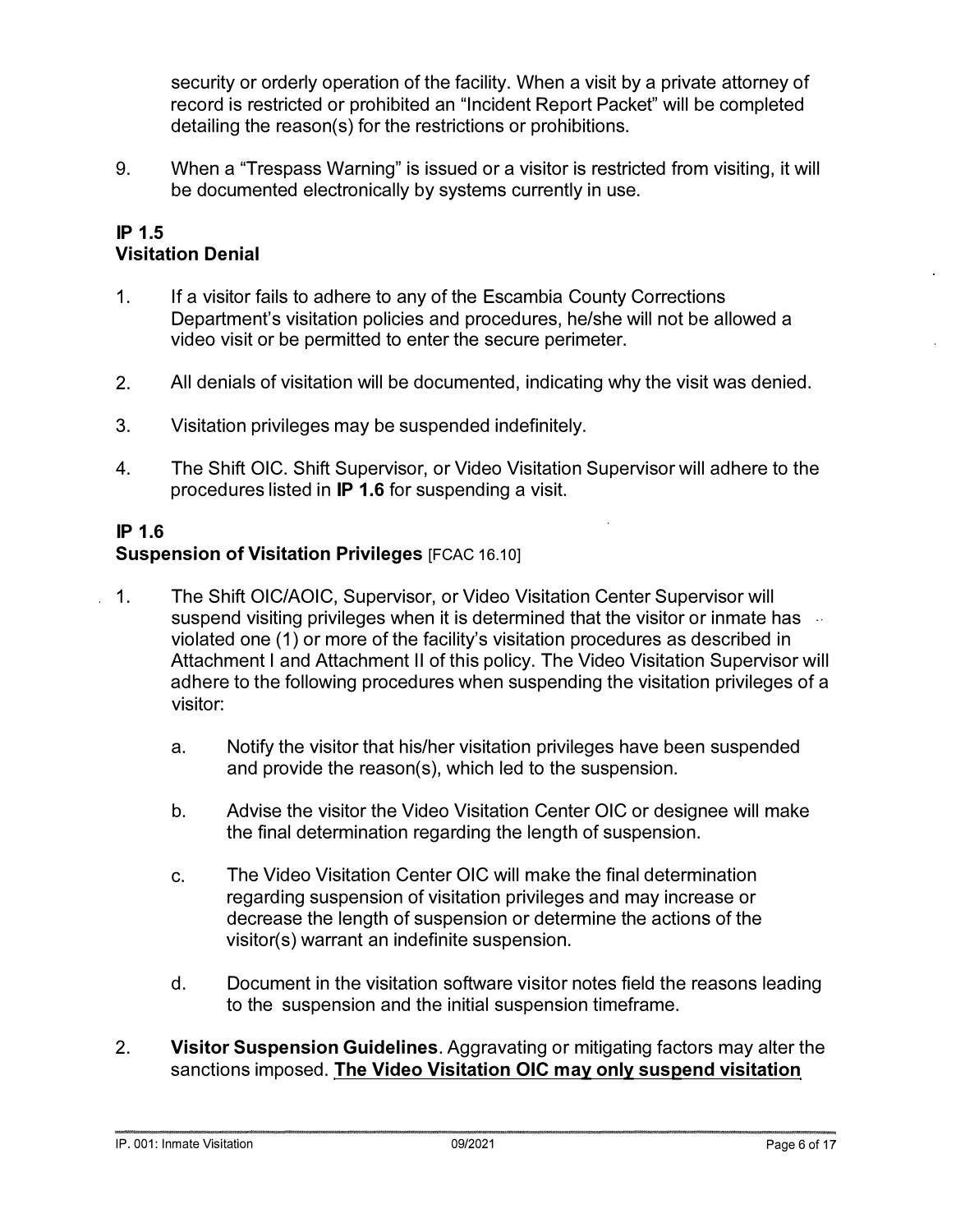**privileges for up to fourteen {14) days. Visitation suspensions beyond** 

**fourteen {14) days will require the approval of the Commander or Captain. The following guidelines have been established to maintain consistency when determining suspension of a visitor's privileges:** 

- **a. Category One (1) Violations are acts considered minor infractions. Loss of visitation privileges up to one (1) day:** 
	- **1) Visitor exits the visitation center.**
	- **2) Inmate refuses to visit.**
	- **3) Visitor failed to maintain close supervision or control of child.**
	- **4) Visitor is improperly dressed.**
	- **5) Visitor is more than five minutes late (except for verified reasons).**
- **b. Category Two (2) violations are acts less serious than category Three (3) violations. Loss of visitation privileges up to seven (7) days:** 
	- **1) Loud talking, excessive emotionalism, or any other type of disruptive behavior.**
	- **2) Smoking, eating and drinking.**
- **c. Category Three (3) violations include acts that are considered serious. Loss of visitation privileges up to fourteen (14) days:** 
	- **1) Visitor provided visitation staff with insufficient or false identification.**
	- **2) Visitor violated posted facility visitation rules and regulations.**
	- **3) Use of profanity.**
- **d. Category Four (4) violations include acts that are considered the most serious and may result in suspension of visitation privileges up to and including an indefinite suspension.** 
	- **1) Destruction of Video Visitation Center property, intentionally or through negligent behavior.**
	- **2) Threatening staff.**
	- **3) Inciting or attempting to incite a disturbance.**
	- **4) Visitor appears to be under the influence of illegal drugs or alcohol.**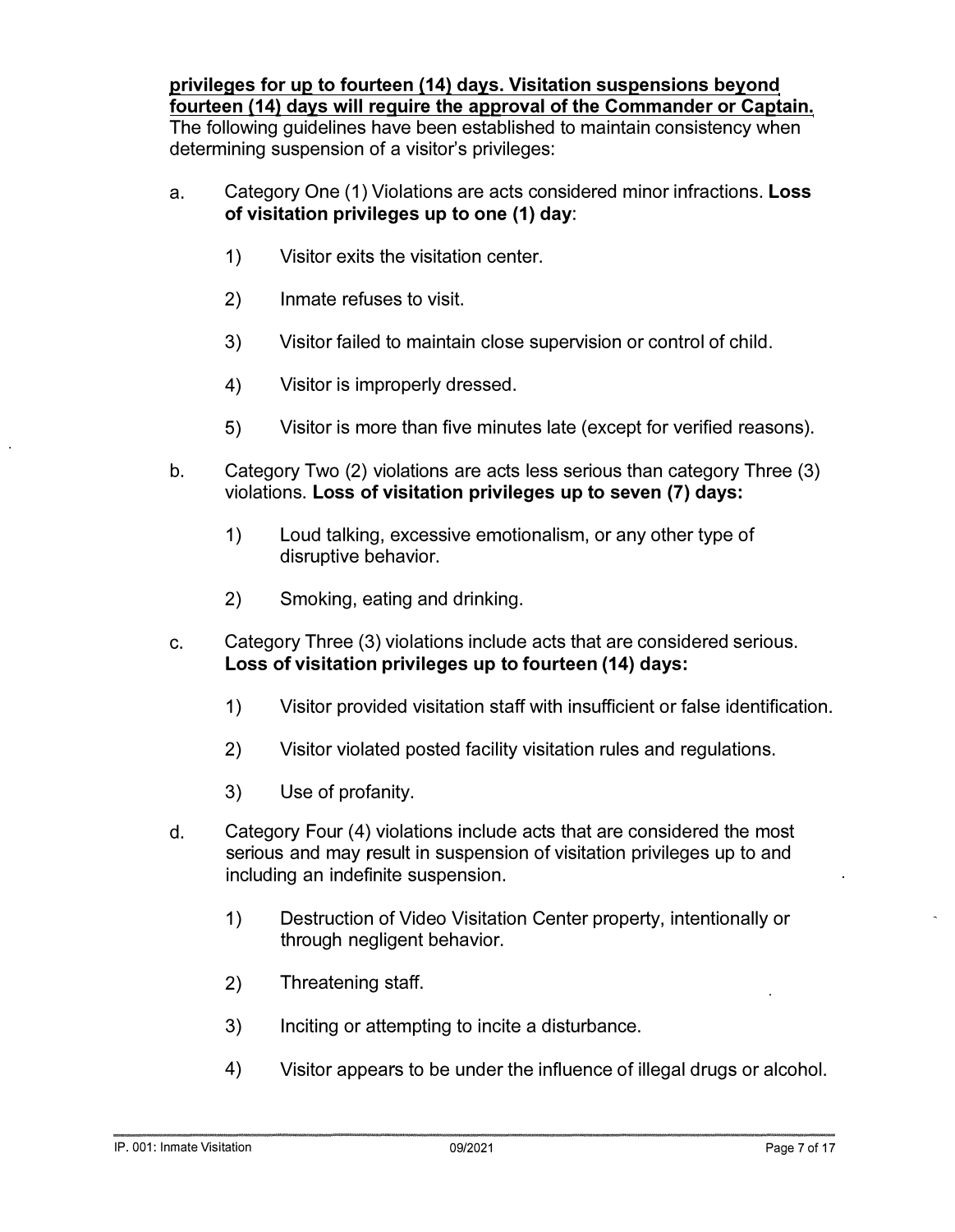- 5) Engaging in criminal activity while on Video Visitation Center property.
- 6) Visitor is former ECCD employee or volunteer and review of that person's past employment or activities with the Department raises security concerns.
- 7) Services (visit) obtained through false pretenses or conspiring and/or assisting another to obtain services (visit) through false pretenses.
- 8) Introduction of contraband.
- 9) Inappropriate sexual gestures, behaviors, and/or exposure.
- 10) Other reasons necessary to preserve the security of the facility and to maintain order in the visiting area.
- 11) Using devices to record the visitation, excluding approved the media visit.
- 12) Intentionally falsifying visitation records by visiting with a different inmate than whom they scheduled to visit.

## **IP 1.7 Special Management Visitation**

Inmates in administrative confinement / segregation, and protective custody will be allowed the same privileges as other inmates unless there is a substantial reason(s) for withholding the privilege. Video Visitation is authorized in accordance with ECCD Administrative Order 10. 008, "Administrative/Special Management Confinement" and 10.009, "Protective Custody Segregation." Any denials or restrictions will be documented on the "Confinement Order'' (OP-2), the "Administrative Confinement / Protective Custody Inspection Form" (OP-11 ), and in JMS.

## **IP 1.7 Hospital Visits**

Hospital visits will only be authorized by the Division Commander or designee.

# **IP 1.8 Clergy Visits**

Only clergy who are on the "Approved Jail Ministry Chaplain Volunteers list" on PowerDMS will be authorized to have clergy visits. Clergy visits will not count against the inmate's allowed three, 40-minute visits per week. In order to maintain the daily visitation schedule, clergy will only be allowed the same 40-minute visitation as other visitors and only one visit a week with the same inmate. The clergy member must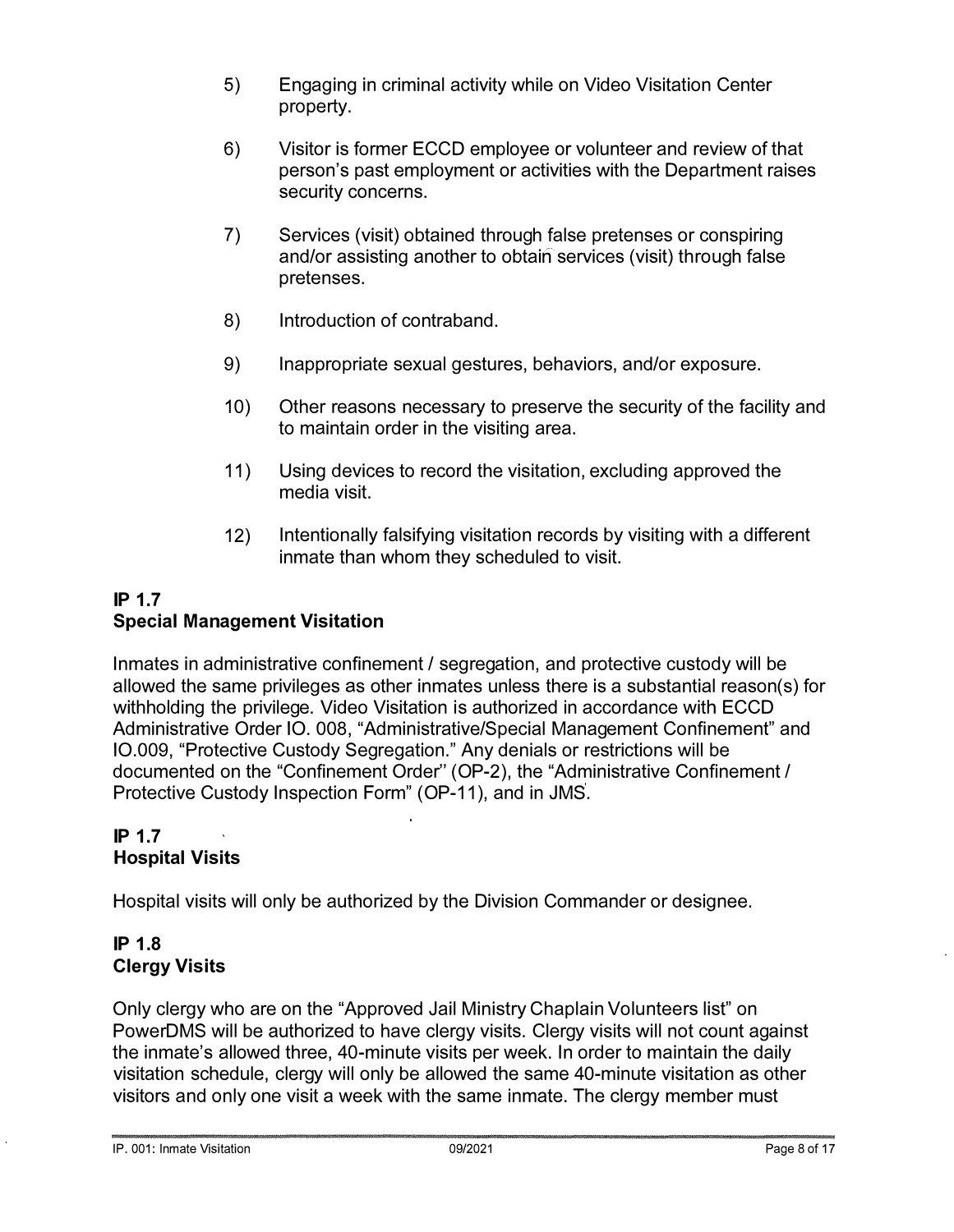**register for the visitation 24 hours in advance on the website or on the kiosk. Any request by clergy for extra visits will be determined on a case by case basis by the Video Visitation OIC. Clergy visits will be conducted utilizing the Video Visitation Center and will be recorded and monitored. Clergy will only be allowed to bring Bibles or other religious materials to the visitation area. Paper, pens, pencils, etc. will not be allowed. Clergy members caught abusing their clergy status, violating any rules, regulations, or procedures will have their visitation terminated and may have future visitation privileges suspended or revoked.** 

# **IP 1.9 Official/Professional Visits**

- **1. Official/professional visitors will be admitted into the facility through the lobby and registered in the Official/Professional Visitor Logbook. All official visitors will be required to register and present proper credentials and identification. Prior to entering the secure perimeter, official visitors will be required to relinquish a valid driver's license or authorized photo identification in exchange for a temporary Corrections Visitor ID badge.** 
	- **a. Officials must have credentials (police/deputy badge and photo ID, Florida Bar Card and photo ID, etc.) which identify them as an official visitor in their official capacity.**
	- **b. The visitor will not be allowed to bring cell phones into the secure facility.**

# **2. Attorney Visit**

- **a. An attorney may visit an inmate whom he/she represents if the inmate wishes to confer with the attorney and the attorney presents sufficient identification (e.g., valid photograph identification (ID) and valid Florida Bar Card). In accordance with Section 27.59, Florida Statutes, "Access to Prisoners," any attorney with a valid ID and Florida Bar Card will be allowed access to their clients at any time as long as the safety and orderly operation of the facility is not impacted. Legal visits will be allowed seven (7) days per week, any hour of the day, including holidays.**
- **b. The attorney will be allowed, after appropriate search for contraband, to take their brief cases and/or purse into secure areas when interviewing inmates.**
- **c. The attorney may make arrangements in advance to bring in a laptop or other mobile device; however, such items will be inspected prior to introduction into the facility.**
- **d. The Division Commander/Manager or designee will ensure that an adequate area is provided for attorneys and their representatives to visit with their inmate clients.**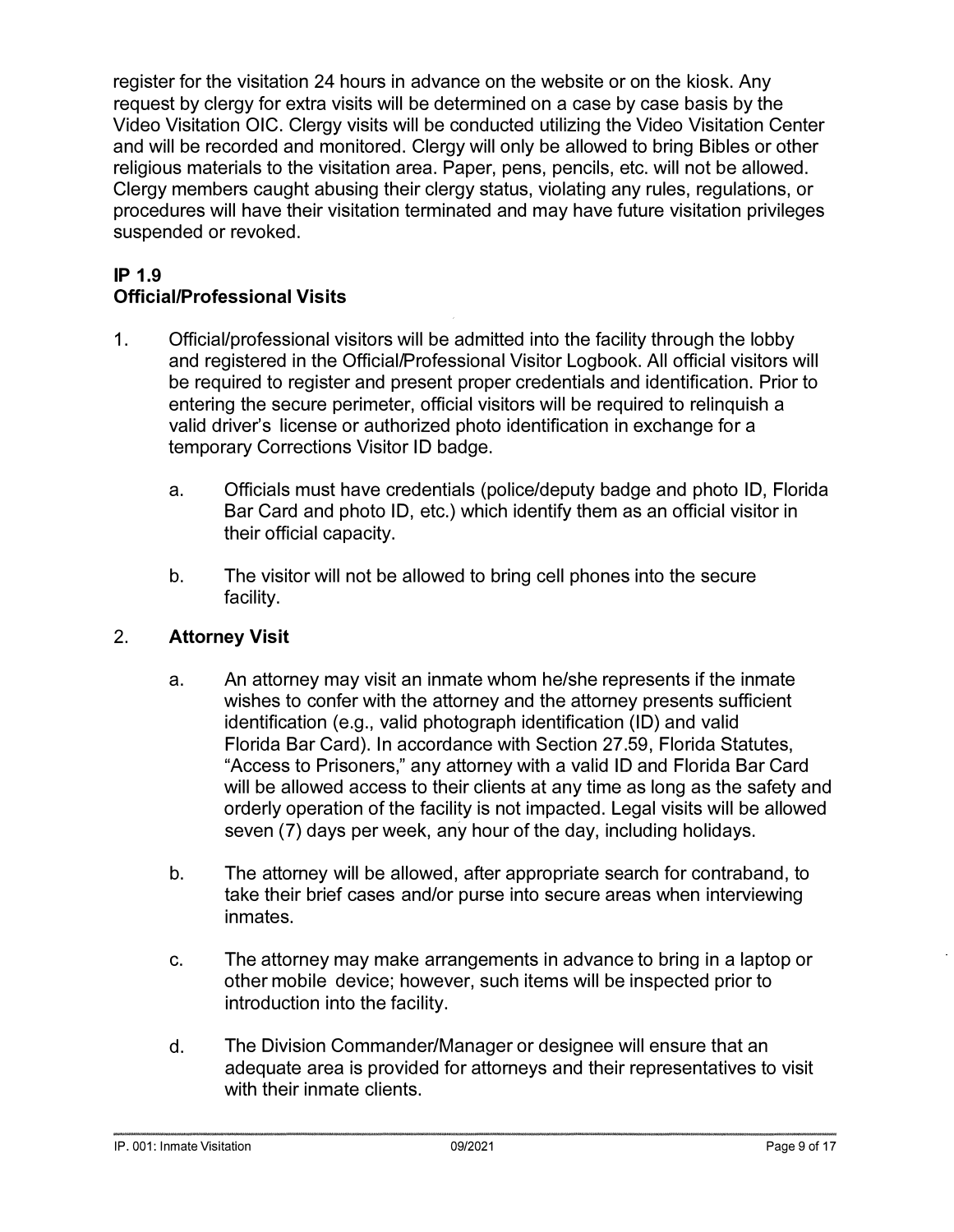- **e. Public Defenders may also utilize the Public Defender Video System. This system provides inmates with access to their legal counsel through a video connection to the Escambia County Public Defender's Office. The video systems are located in the interview rooms in the Main Jail housing units.**
- **f. Visits will be observed for the safety of the attorney and inmate. Attorney visits can be terminated if rules are violated. Jail personnel are prohibited from listening to or recording conversations between an attorney and his client that are conducted in such circumstances that the attorney and his client have a reasonable expectation of privacy, including attorney-client communications via the video visitation system.**

# **3. Law Enforcement Officials, State Parole and Probation Officers**

- **a. Valid Law Enforcement Identification card with photo ID.**
- **b. Parole Hearings and Depositions. Parole hearings and depositions will be held at the Main Jail in the interview rooms adjacent to the telephone booths. Parole hearings and depositions must be arranged in advance to avoid conflict.**
- **4. Court Ordered Evaluations. Individuals requesting access to conduct court ordered health evaluations, blood/DNA test, or psychological evaluations must produce the following:** 
	- **a. Valid photograph ID.**
	- **b. A copy of the court order with the inmate's full name affixed to it.**
	- **c. The individual's name or company name ordered to conduct the test.**

#### **5. Licensed Bondsman.**

- **a. Licensed bondsman must produce a valid photograph ID and valid credentials.**
- **b. Bondsman interviews will only occur in the special visit booths or in the bondsman interview booth in Booking.**
- **6. All official visits will occur in the following designated interview rooms:** 
	- **a. Main Jail - Interviews will be conducted in one of the special visit booths adjacent to Control, or the interview room on the housing unit. Bondsman interviews will occur in the special visit booths or in the bondsman interview booth in Booking.**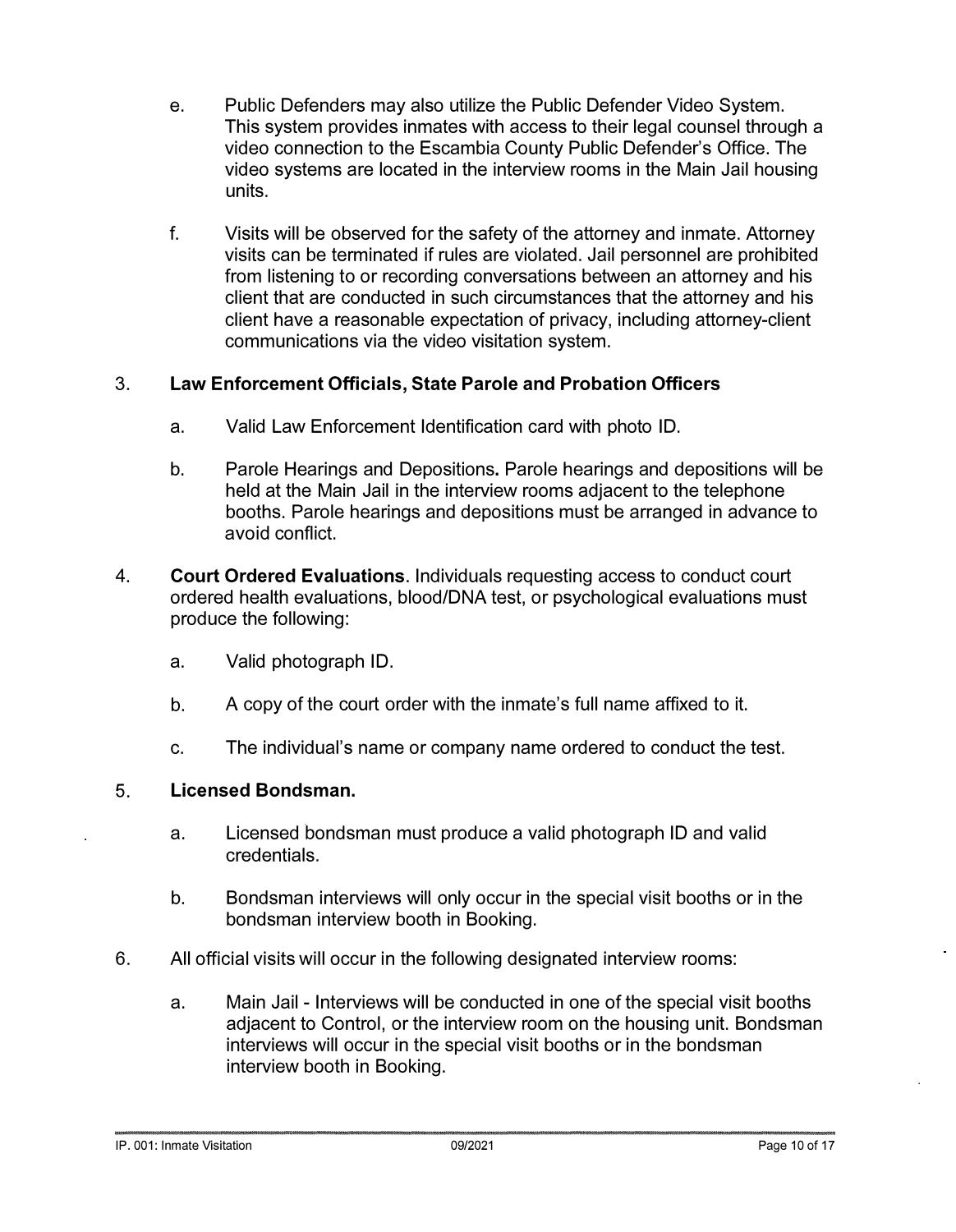- b. Work Release Interviews will be conducted in the interview area established on the east side of the main hallway.
- c. Work Annex Interviews will be conducted in an area designated by the Shift OIC.
- 7. At the conclusion of the visit, the visitor will be required to return the temporary Corrections ID badge to the Lobby/Control Room in exchange for their driver's license or photo identification.
- 8. When an official visitor has previously demonstrated that he/she is or has attempted to compromise the security, safety, or order of the facility, or in the event that an inmate is unable to be escorted to an interview room as outlined above because of medical reasons, the requesting official visitor may be given an option to interview the inmate by means of closed circuit television (video visitation).

#### **IP 1.10 Media Visits**

- 1. All media visits will be approved by the Chief of Corrections or designee.
- 2. Media representative visits will be scheduled by the Public Information Officer (PIO). Media will give the names (maximum of 3) of all who will be interviewing the inmate. PIO will contact media with the date and time of the interview.
- 3. Media representatives are encouraged to arrive fifteen (15) minutes prior to their scheduled forty-five (40) minute interview with their media credentials. Late arrivals will not be permitted to conduct interview once visitation session begins.
- 4. Media representatives will only be allowed to bring in a note pad, pen, or pencil.
- 5. Media representatives requesting to cancel or re-schedule their interview must contact the PIO.
- 6. All Media visits will be conducted via Video Visitation.

# **IP 1.11**

# **Visitor Medical Emergency Procedures**

- 1. Necessary first aid will be provided by Escambia County Corrections Department staff or first responders.
- 2. Contacting Emergency Medical Services:
	- a. Staff assigned to the Main Jail and Work Annex will contact the Control Room to request Emergency Medical Services (EMS) via 9-911.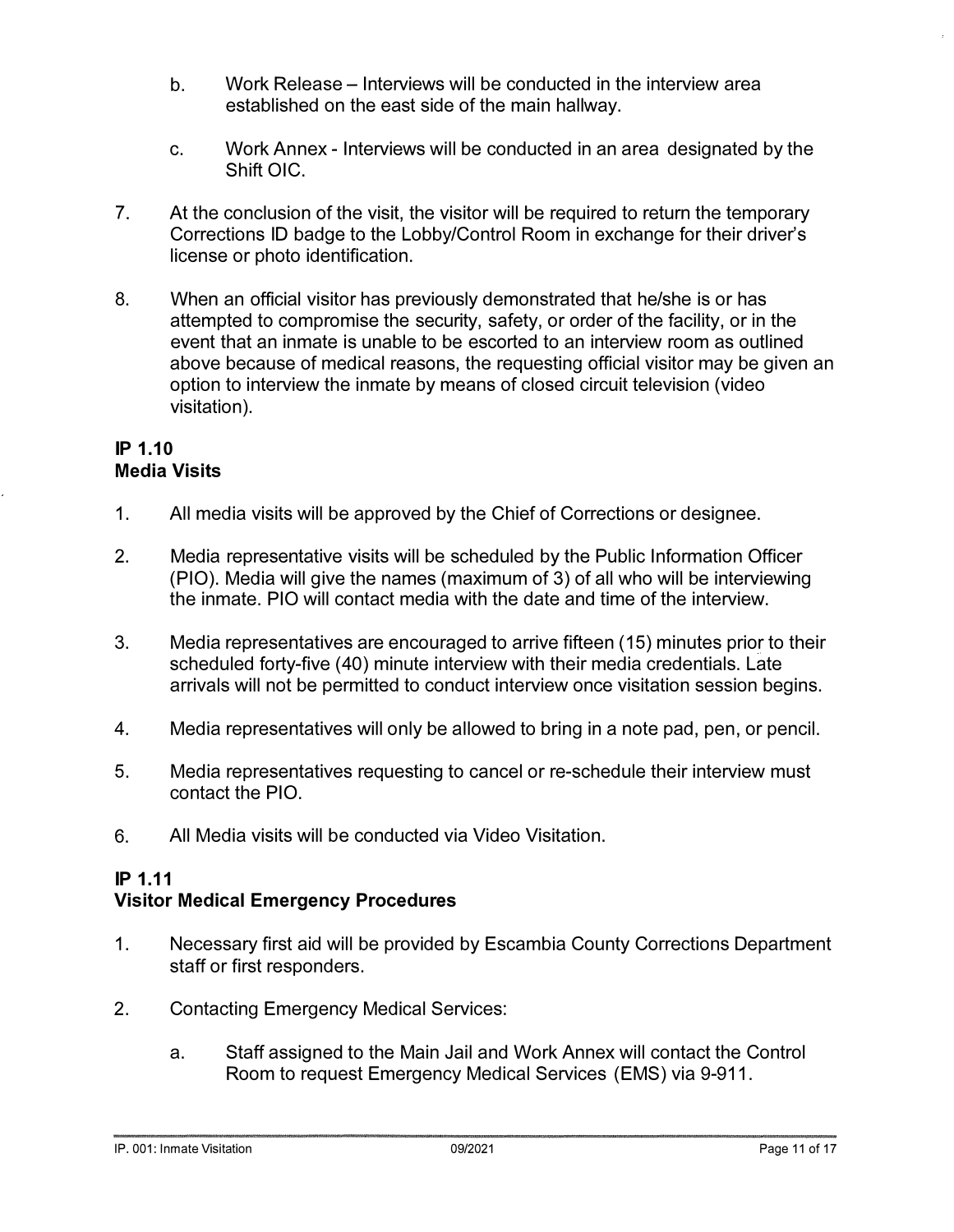- b. Staff assigned to the Work Release Center and Video Visitation Center will call 9-911 and request Emergency Medical Services (EMS).
- 3. An "Incident Report Packet" will be completed detailing:
	- a. Name and address of the visitor.
	- b. Type of injury/illness.
	- c. Type of aid rendered by staff.
	- d. Names and address(es) of witness(es).
	- e. Condition of surrounding area where illness/injury occurred.
	- f. Notification time, arrival, and departure time of EMS personnel.
- 4. A copy of the "Incident Report Packet" will be forwarded to Risk Management.

#### **IP 1.12 Visitation Records**

Visitation records will be maintained in accordance with Florida Retention Schedules.

#### **Definitions**

- A. Contact Visit: Any visit where there are no barriers between the inmate and the visitor(s).
- B. Contraband: Any item or article, which is altered from its original condition in such a way that it presents a threat to the security or order of the detention facility. Any item or article passed to or in the possession of an inmate without authorization, or any item or article inside a housing unit, inmate facility, or on the property of the institution that was not:
	- 1. Issued.
	- 2. Approved for purchase through the commissary.
	- 3. Purchased through an approved source with official approval.
	- 4. Authorized to be brought into the facility.
- **C.**  Immediate Family Member: Close relatives by birth or marriage including parents, siblings, children, grandparents, or in-laws.
- D. Legal Guardian: Person possessing a court order naming them as guardian.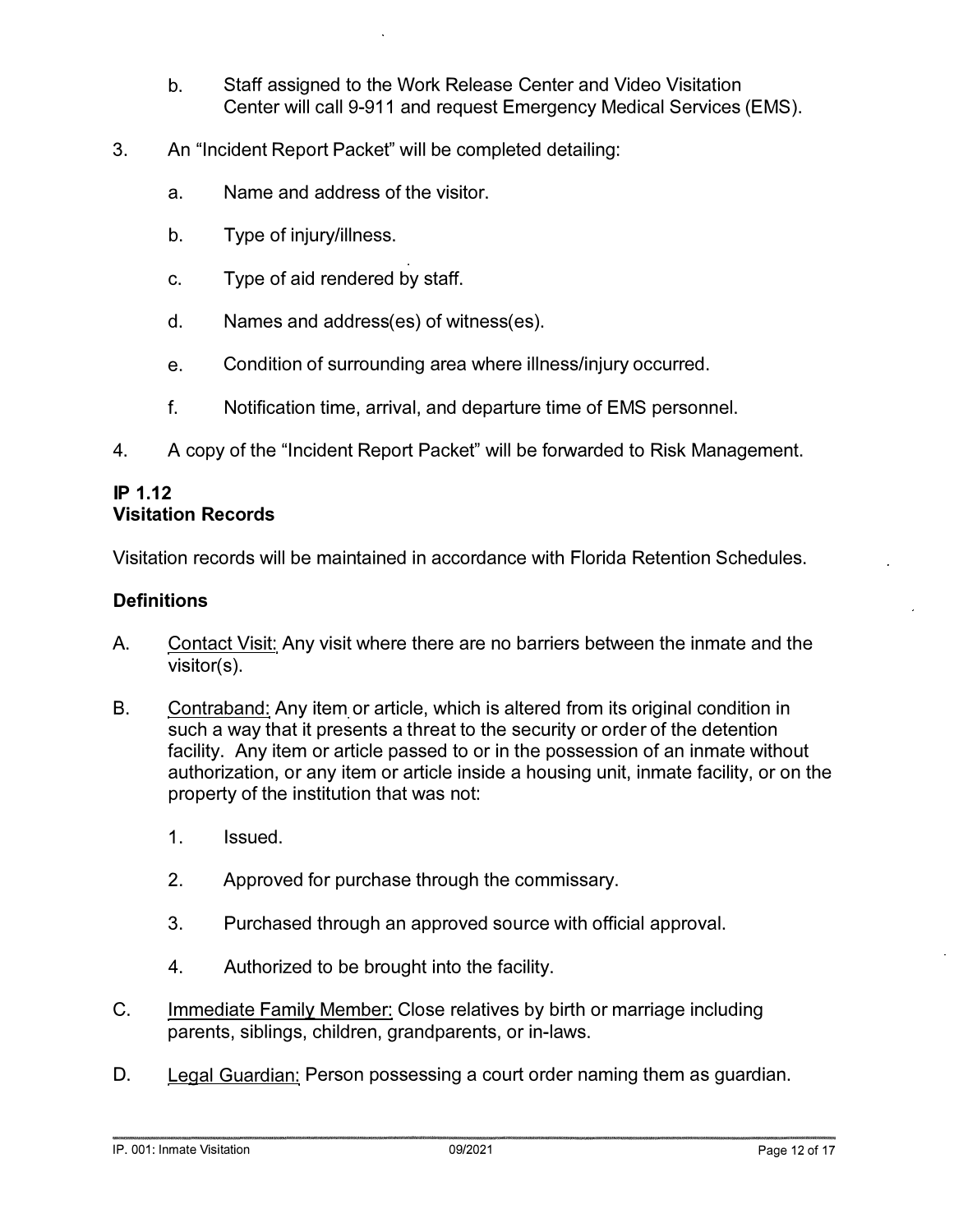- E. Media: Individuals or organizations, which have the primary purpose of journalism or newsgathering. The term collectively refers to news publications delivered to the public through either printed or electronic means.
- F. Official Visits: Any visit related to a legitimate business or professional purpose. Included as official visitors are: attorneys (state attorney, public defender, a private attorney/counsel of record, immigration attorney) judges, licensed investigators, legal assistants and law students ( specifically working for a licensed attorney), Probation and Parole Officers, Law Enforcement Officers (LEO), clergy, substance abuse and mental health professionals, adoption agencies conducting official business, military personnel conducting official business or any other visitor identified as an official visitor by the Division Commander/Manager or designee.
- G. Regular/Non-Contact Visit: Any visit in which no physical contact is allowed between an inmate and an individual during the scheduled visiting hours. Video Visitation will most often be the way in which regular visits occur.
- H. Special Visit: A non-contact visit authorized to take place outside of normal visiting hours. The Division Commander/Manager or designee may authorize special visits in cases where the visitor has traveled in excess of seventy-five (75) miles or in other circumstances as deemed appropriate. Special visits will be video non-contact or contact at the discretion of the authorizing official.

Drafted: WRJ 04/2020

**Approved** 

 $9 - 22 - 2$ 

**William R. Powell, Chief Chief Chief Chief Chief Chief Chief Chief Chief Chief Chief Chief Chief Chief Chief Chief Chief Chief Chief Chief Chief Chief Chief Chief Chief Chief Chief Chief Chief Chief Chief Chief Chief Chie Escambia County Corrections Department**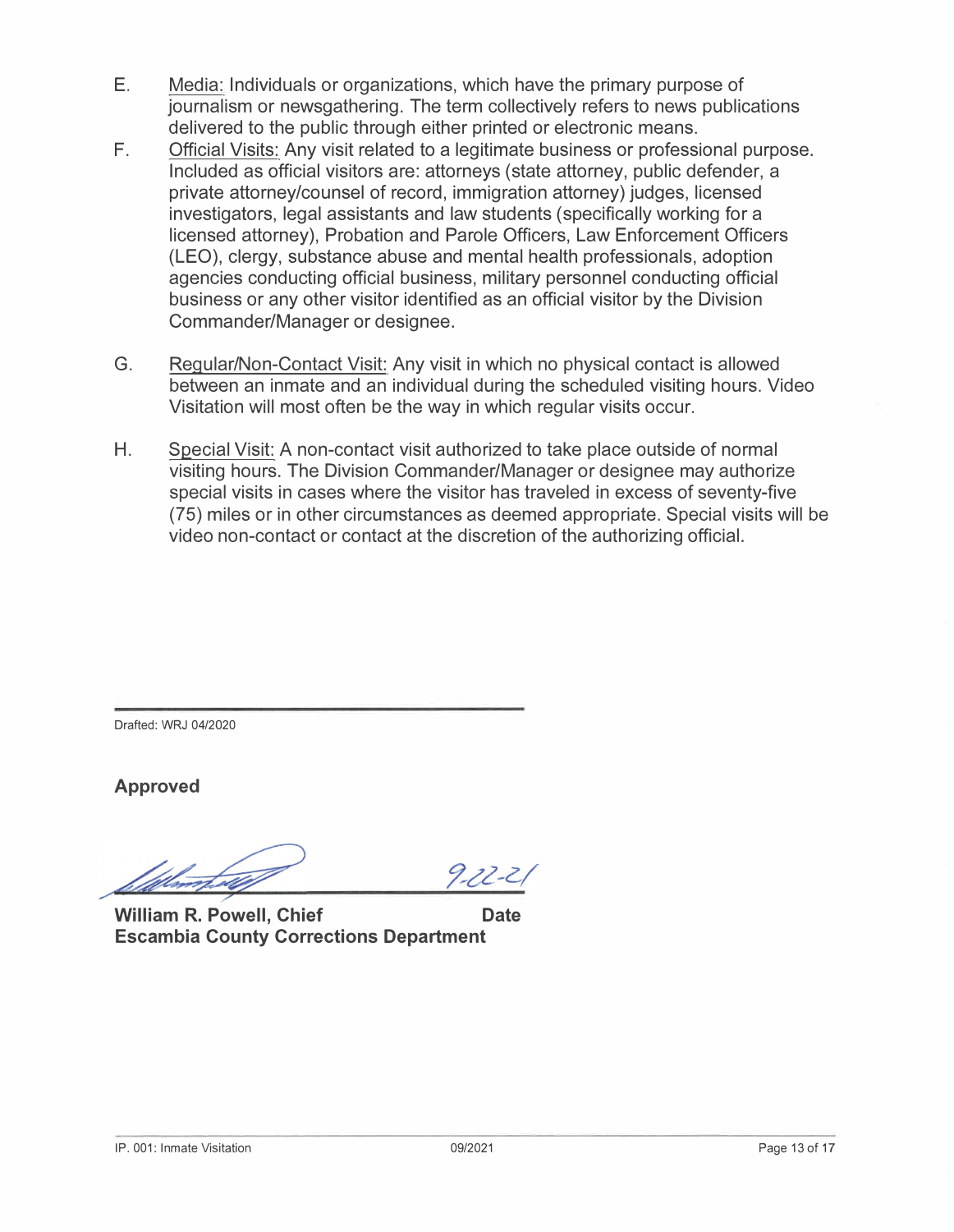#### **ATTACHMENT I RULES FOR VISITORS**

- **1. All visits are monitored and subject to recording.**
- **2. Visitors must properly identify themselves upon arriving at the visitation center. This will be accomplished by providing a proper and valid form of identification**  defined as a legible driver's license, state ID card, Military ID, or passport. To **ensure the validity of the form of identification provided, the picture will be compared to the visitor. No cracked, taped, altered, or expired identification will be accepted.**
- **3. Only two visitors are allowed to visit an inmate during normal scheduled visiting hours. Babies and children less than one year old are not counted as visitors.**
- **4. The check-in process will begin 30 minutes before the start of visitation.\_ Visitors will be checked in 15 minutes prior to the scheduled time of visitation Visitors will be in line and ready to visit at the top of the hour.**
- **5. Visitors who are late (up to 5 minutes maximum, except for verified reasons) will be allowed to check in and visit. However, the visitation time will not be extended beyond the original scheduled termination time.**
- **6. Visitors must be 18 years old or accompanied by an adult in order to visit with an inmate.**
- **7. Visitors will not leave minors under the age of 12 unattended in the lobby or parking area.**
- **8. Spouses under the age of 18 must show proof of marriage each visit and a legible and valid driver's license, state ID card, Military ID, or passport in order to visit without an adult present. To ensure the validity of the form of identification provided, the picture will be compared to the visitor.**
- **9. Emancipated juveniles must show proof of emancipation each visit and a legible and valid driver's license, state ID card, Military ID, or passport in order to visit without an adult present. To ensure the validity of the form of identification provided, the picture will be compared to the visitor.**
- **10. Any visitor with an odor of alcohol or appearing under the influence of alcohol or drugs will be denied visitation.**
- **11. Unless otherwise authorized by the Facility OIC or designee, visitors are only allowed to bring the following items into the visiting area:** 
	- **a. Personal keys and locker key;**
	- **b. Picture Identification Card;**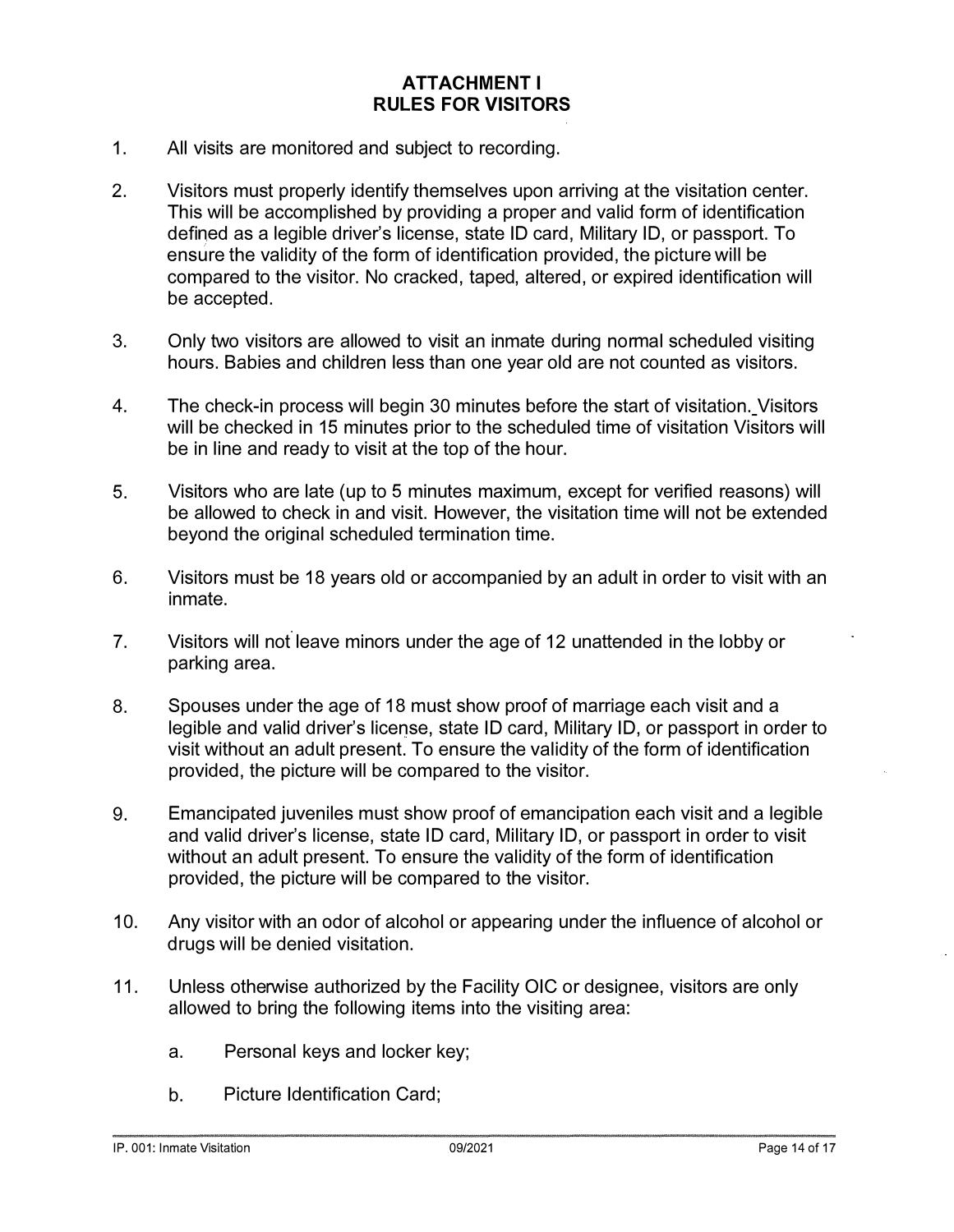- **c. A wallet or 4" X 4" coin/money purse/pouch. The small purse/pouch will be inspected by a staff member; and or**
- **d. Outer wear such as suit coats, jackets, windbreakers, or shawls due to the temperature in the visitation area.**
- **12. Smart watches or other similar devices will not be permitted.**
- **13. Provocative dress and clothing items with suggestive, obscene, or inflammatory monograms which would disrupt the security and order of the facility will not be permitted.**
- **14. Visitors will not be allowed to visit if they are:** 
	- **a. Wearing clothing that allows the exposure of the breasts, buttocks, or groin.**
	- **b. Wearing see-through attire that exposes the breasts, buttocks, or groin.**
	- **c. Wearing swimsuits.**
- **15. Personal items not allowed in the visitation area should be secured in the lockers provided or in the visitor's vehicle. Items are not to be left unsecured in the lobby. Personal items will not be left with the lobby personnel for safe keeping**
- **16. Visitors will only visit the inmate they are signed up to visit. Visitors who intentionally circumvent this procedure may have their visitation privileges suspended or revoked. Note: The inmate may also have their visitation privileges suspended or revoked.**
- **17. Visitors who are unwilling or unable to control their minor children while in the visitation center will not be allowed to visit or may have their visit terminated.**
- **18. Minor children under 12 must be attended to by their accompanying adult at all times and must not be left alone anywhere or anytime on the grounds of the visitation center while a parent, adult, or guardian is visiting.**
- **19. Visitors will remain seated in their chairs at all times during visitation.**
- **20. Visitors leaving the visiting station area during visitation will not be allowed to return for any reason.**
- **21. No loitering will be permitted in or around the video visitation center.**
- **22. Following the completion of a visitation session, visitors must promptly depart the visiting station area via the exit door.**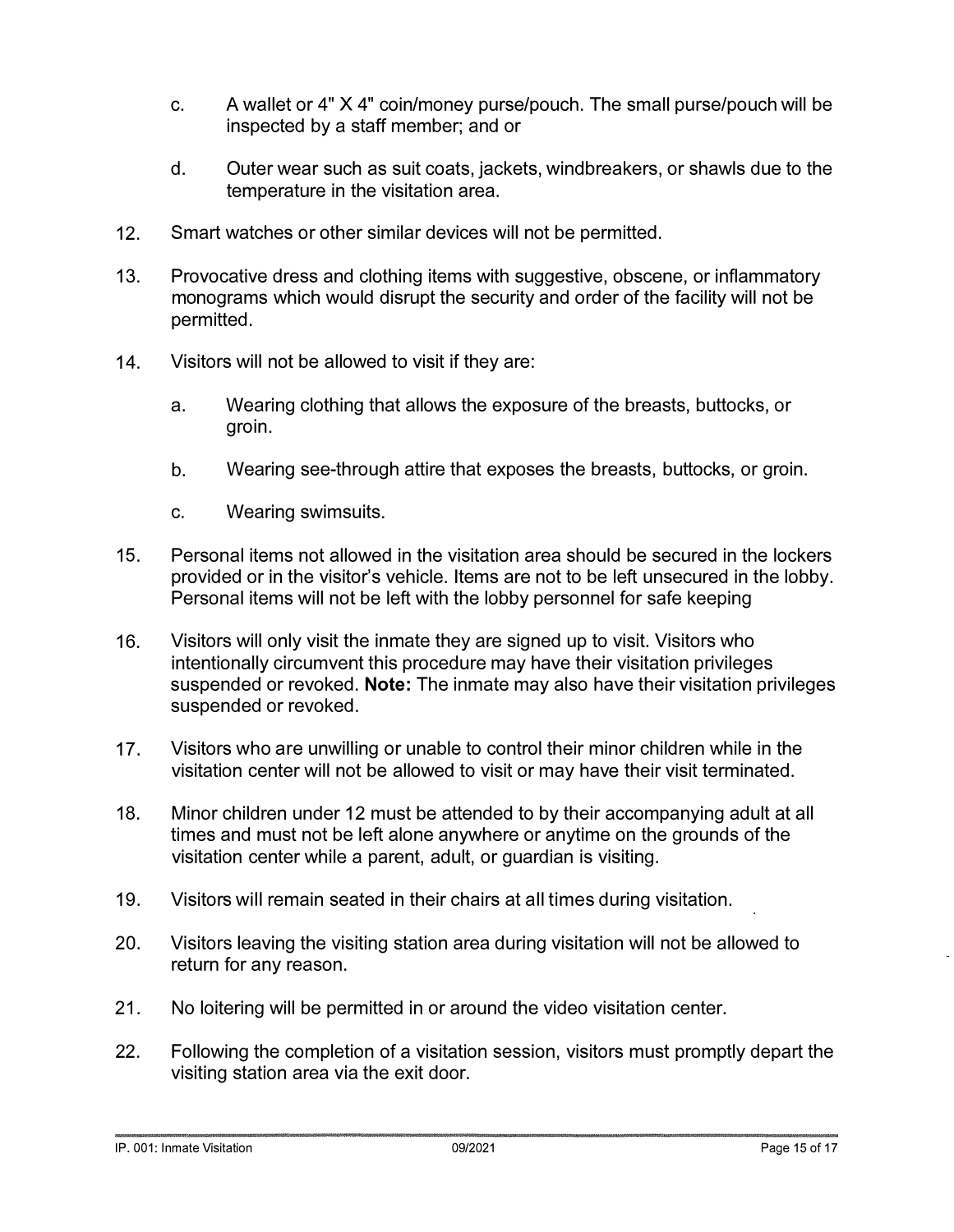- **23. Visitors caught abusing equipment, or any part of the visitation center will have their visitation cancelled and all future visitation revoked.**
- **24. Inappropriate sexual gestures or behaviors from visitors will result in the termination of the visitation and will result in the suspension/revocation of visitation privileges.**
- **25. The use of profane or offensive language will not be allowed. Any actions by a visitor deemed disruptive, offensive, or violent will cause the visitation to be terminated and may result in their privileges being suspended or revoked.**
- **26. Visitors are expected to be courteous to other visitors and staff. Visitors who are disruptive and or abusive to staff or who otherwise violate visitation rules may have their visitation privileges suspended or revoked.**
- **27. No person will introduce or cause to be introduced into or upon the detention facility property any article of contraband. No person will give to any inmate anything which is not specifically authorized by written facility directive or which has not been specifically authorized by the Commander or designee. Introduction of contraband is a violation of Section 951.23, Florida Statutes, which is a thirddegree felony, punishable up to five years imprisonment as provided in Section 775.082, Florida Statutes.**
- **28. Visitors are prohibited from stacking chairs and sitting on them in order to raise the visitor's height. This creates a safety hazard and possible damage to our equipment.**